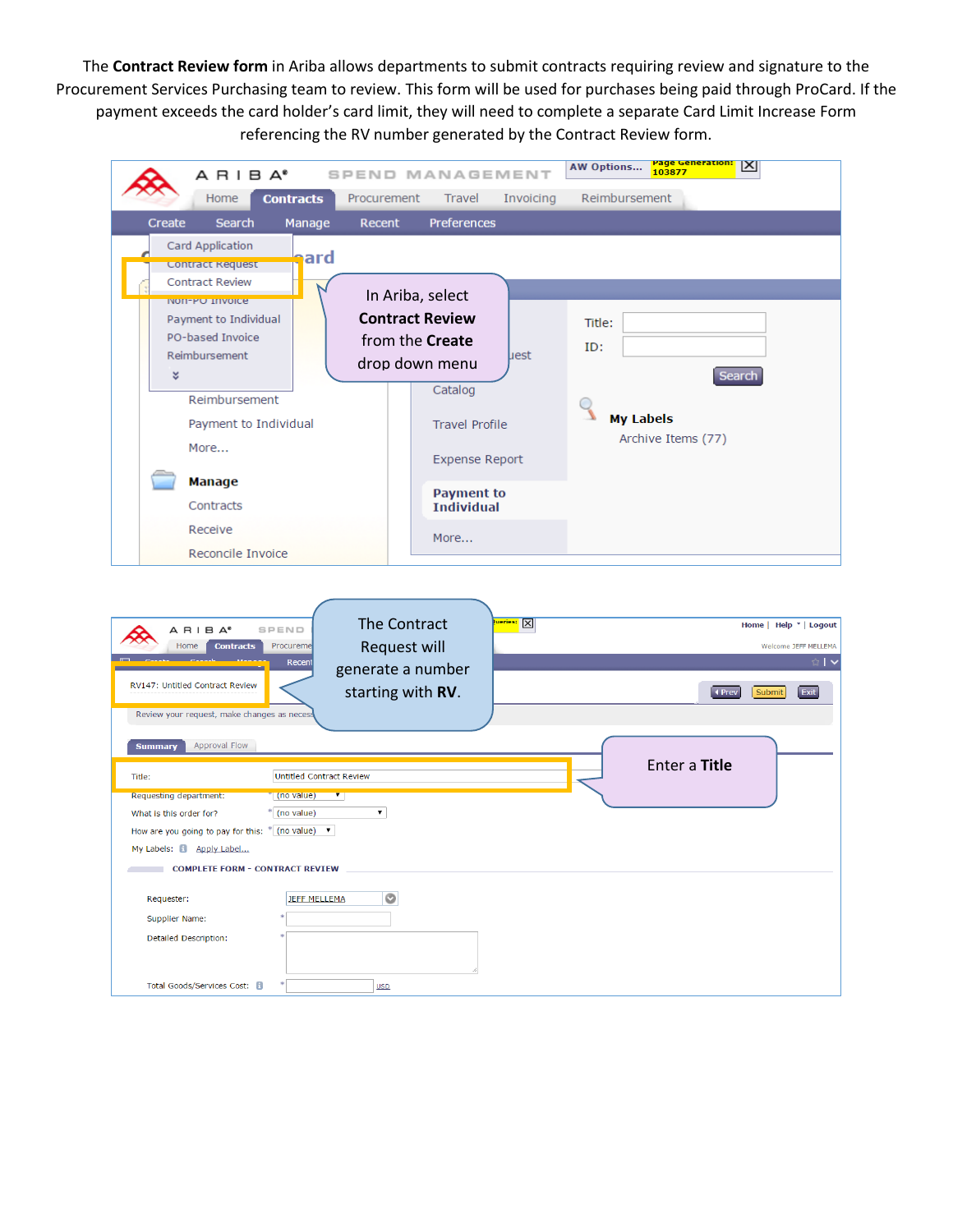| Approval Flow<br><b>Summary</b>                                                                                                                                |                                                                                                                          |                                                                         |
|----------------------------------------------------------------------------------------------------------------------------------------------------------------|--------------------------------------------------------------------------------------------------------------------------|-------------------------------------------------------------------------|
| Title:<br>Requesting department:<br>What is this order for?<br><u>vou apina to nou for thier</u><br>My Labels: 8 Apply Label                                   | <b>Title</b><br>(no value)<br>▼<br>(no value)<br>▼<br><b>Facilities</b><br><b>Campus Users</b>                           | Make a selection<br>from the Requesting<br>Department drop<br>down menu |
| <b>Approval Flow</b><br><b>Summary</b><br>Title:                                                                                                               | <b>Title</b>                                                                                                             |                                                                         |
| Requesting department:<br>What is this order for?<br>How are you going to pay for this:<br>My Labels: $\Box$<br>Apply Label<br>COMPLETE FORM $\sim$ CON $\sim$ | Campus Users ▼<br>(no value)<br>(no value)<br>IT Goods and/or Services<br>Goods<br><b>Services</b><br>Goods and Services | Select the<br>commodity the<br>order is for.                            |

| Approval Flow<br><b>Summary</b>    |                                                                              |  |
|------------------------------------|------------------------------------------------------------------------------|--|
| Title:                             | Title                                                                        |  |
| Requesting department:             | Campus Users ▼                                                               |  |
| What is this order for?            | Services<br>Select the payment method being used for the order.              |  |
| How are you going to pay for this: | (no value)<br>The option of "Department" will be used by                     |  |
| My Labels: 1<br>Apply Label        | (no value)<br>departments on campus who do not use Ariba to place<br>ProCard |  |
| <b>COMPLETE FORM - CON</b>         | Ariba Order<br>orders.<br>Department                                         |  |
|                                    |                                                                              |  |

If the payment will be made through an **Ariba purchase order**, you will not use this form. You can use the requisition (EI) or the Contract Request (BPO) to submit the contract for review. Use the review option available in the request.

 $\overline{\phantom{0}}$ 

| How are you going to pay for this: $*$ Ariba Order $\blacktriangledown$ |                                                                   |
|-------------------------------------------------------------------------|-------------------------------------------------------------------|
|                                                                         | <b>Stop! Please use an Ariba Requisition or Contract Request.</b> |
| <b>My Labels: Elle Apply Label</b>                                      |                                                                   |

If the payment will be made through **ProCard** and the amount will be over the users card limit, a separate Card Limit increase Form will need to be completed after the Contract Review Form is submitted. Enter the RV# in the comments section of the Card Limit Increase Form for reference.

| Approval Flow<br><b>Summary</b>                             |                                                                                                                                                     |
|-------------------------------------------------------------|-----------------------------------------------------------------------------------------------------------------------------------------------------|
| Title:<br>Requesting department:<br>What is this order for? | Title<br>Campus Users ▼<br>Services                                                                                                                 |
| How are you going to pay for this: * ProCard                | $\mathbf{v}$<br>Upon completion and approval, you will need to complete a separate Card Limit Increase Form if this is above your<br>current limit. |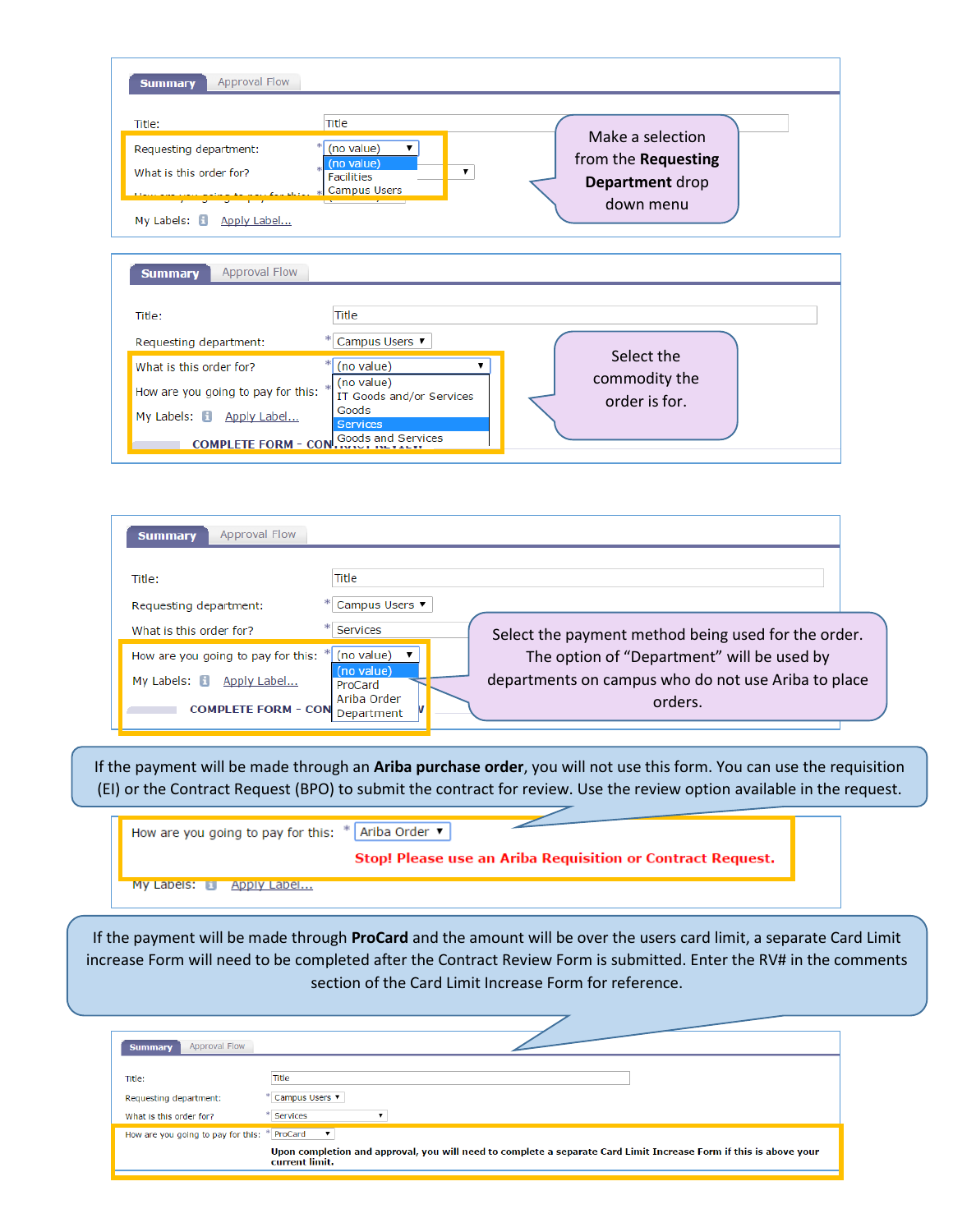| Requester:                     | Ø<br><b>JEFF MELLEMA</b>  | description, amount and<br>budget. |
|--------------------------------|---------------------------|------------------------------------|
| Supplier Name:                 | *                         |                                    |
| Detailed Description:          | *                         |                                    |
| Total Goods/Services Cost: 8   | *<br><b>USD</b>           |                                    |
| Freight/Handling:              | <b>USD</b>                |                                    |
| Taxes:                         | <b>USD</b>                |                                    |
| <b>Total Transaction Cost:</b> | *                         |                                    |
| Budget Number:                 | *<br>Ø<br>(none selected) |                                    |
| Object Code:                   | *<br>(none selected)      |                                    |
| Department Name:               | *                         |                                    |

| <b>COMPLETE FORM - CONTRACT REVIEW</b> |                                  |  |  |
|----------------------------------------|----------------------------------|--|--|
| Requester:                             | Ø<br><b>JEFF MELLEMA</b>         |  |  |
| Supplier Name:                         | John's Band                      |  |  |
| Detailed Description:                  | Hiring a band for graduation     |  |  |
|                                        |                                  |  |  |
| Total Goods/Services Cost: 8           | \$3,000.00<br><b>USD</b>         |  |  |
| Freight/Handling:                      | <b>USD</b>                       |  |  |
| Taxes:                                 | <b>USD</b>                       |  |  |
| <b>Total Transaction Cost:</b>         | *\$3,000.00 USD                  |  |  |
| Budget Number:                         | 743460 (PROCUREMENT              |  |  |
| Object Code:                           | $036900$ (OUTSIDE SERVICE        |  |  |
| Department Name:                       | Make sure to check<br>Arts and S |  |  |
| Quote(s)/Contract Attached:            | the box for<br>Quote(s)/Contract |  |  |
|                                        | Attached.                        |  |  |